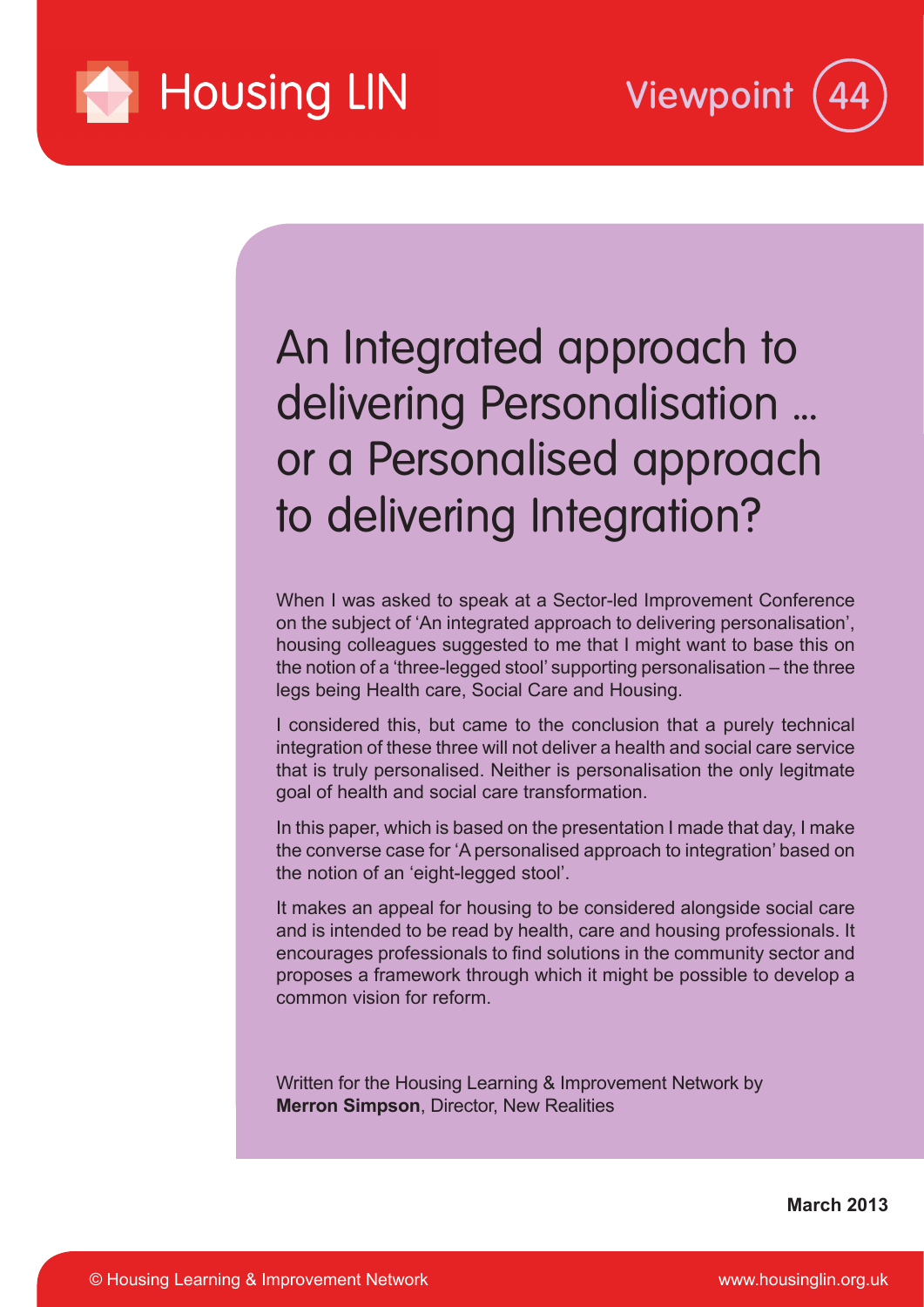### **Introduction**

Everyone agrees that 'better integration' in health and wellbeing services is essential if we as a nation are to stand a chance of matching services to individuals requirements and making an impact on the inequalities in health exposed by Marmot<sup>1</sup> in an age of austerity. But not everyone agrees on precisely what needs to be 'integrated'.

One 'health' perspective is that the health service needs to be better integrated within itself – better connections between primary and secondary care, specialist and generalist health services.<sup>2</sup> Another view held by the health minister Jeremy Hunt and underpinned by the Health and Social Care Act, is that health and social care (the NHS and local authorities) must be better joined up.<sup>3</sup> While others believe the integration must be much more broadly based and 'preventative', including a range of other local authority services such as housing, public health and community services.<sup>4</sup>

## **The three-legged stool ... health, care and housing**

One picture of the desired integration, favoured by housing professionals, is of a 'three-legged stool' – the three legs being Health care, Social Care and Housing.



This is because housing professionals know that 'housing' is part of the solution (as well as part of the problem) when it comes to health and wellbeing, but this is not routinely recognised among health and care professionals. Specifically, housing professionals are aware of five things<sup>5</sup>:

<sup>&</sup>lt;sup>1</sup> Fair Society Healthy Lives (The Marmot Review), 2010: [www.instituteofhealthequity.org/projects/fair-society-healthy-lives-the-marmot-review](http://www.instituteofhealthequity.org/projects/fair-society-healthy-lives-the-marmot-review)

<sup>&</sup>lt;sup>2</sup> For example, a recent report by Rightcare called The Accountable Lead Provider suggests that key lead providers of community health services that have significant 'integrative power' are best placed to create integrated and accountable programmes of care within the health sector.

<sup>&</sup>lt;sup>3</sup> Jeremy Hunt keynote speech, Kings Fund Annual Conference, 28 Nov 12 [www.kingsfund.org.uk/audio-video/jeremy-hunt-making-quality-care-important-quality-treatment](http://www.kingsfund.org.uk/audio-video/jeremy-hunt-making-quality-care-important-quality-treatment)

<sup>&</sup>lt;sup>4</sup> Steve Field, Deputy Medical Director of the new NHS Commissioning Board Director and Chair of NHS Future Forum, [www.insidehousing.co.uk/care/nhs-and-housing-should-work-closer-together/6525919.article](http://www.insidehousing.co.uk/care/nhs-and-housing-should-work-closer-together/6525919.article)

<sup>&</sup>lt;sup>5</sup> A small selection of a significant and growing evidence base that supports points (i) and (iii) is presented in boxes A and B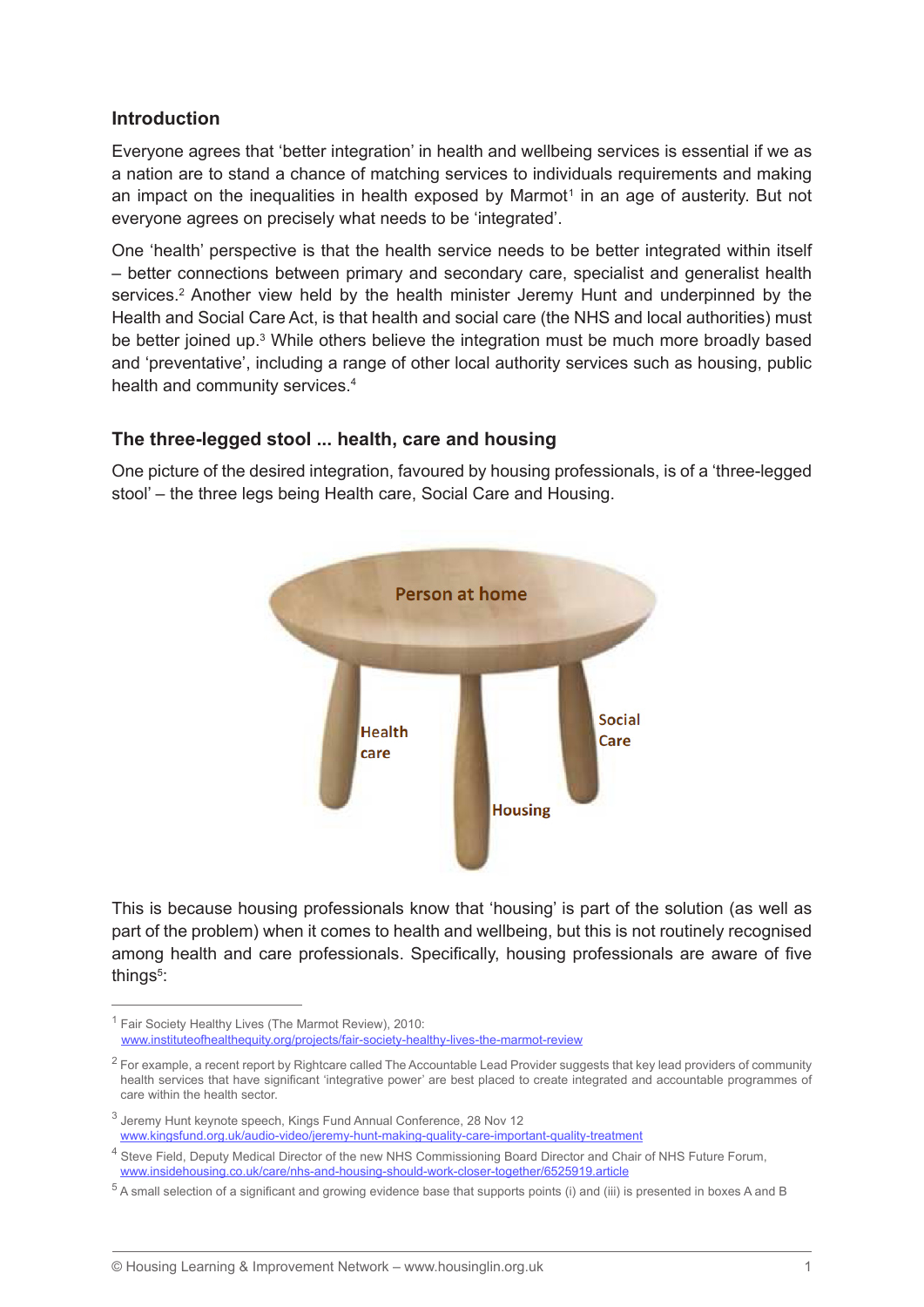- (i) the relatively poor health outcomes of people living in poor housing in poor neighbourhoods – a key social determinant of health identified by Marmot
- (ii) the growing importance of 'the home' as a place of treatment, rehabilitation and care as the population ages and management of long-term conditions becomes a way of life for many
- (iii) the potential for relatively inexpensive improvements and adaptations to housing to reduce illness and injury, support reablement and save the health service significant sums of money
- (iv) the potential for 'low-level' housing-based support, which is highly valued by disabled and older households to maintain independent living at home
- (v) the opportunity for housing providers to expand their business into the fields of public health and social care, both for their own residents and others in the local community.

As a housing specialist, I can see the difficulties that health and care professionals might have in understanding how to engage 'housing'. Here are just a few of them:

- unlike in health and social care service delivery, there is no 'outcomes framework' for housing. There is broad agreement to the objective of 'providing good quality, affordable housing', but after that the housing sector is quite diverse in terms of organisations' aspirations which makes it difficult for others to see what the sector is aiming for
- there is a patchwork of housing providers that together house around 18% of the population – councils, ALMOs<sup>6</sup>, housing associations – each of which has a different geography, specialism and ambition
- 66% of people live in their own homes and almost 17% in the private rented sector  $$ these sectors have no organisation undertaking active management or regulatory roles and therefore no obvious point of connection for health and care services
- the strategic role that local authorities have relating to housing is much less directive than the 'commissioning' roles in health and care, and is separate from what existed under Supporting People commissioning arrangements.

While I am less well-versed in the difficulties associated with health and social care, and it is indeed risky to point out perceived problems in another's profession, I am conscious of a number of factors that could be impeding better integration with housing. These include:

- the continuing clinically-led nature of the health service creating difficulties in moving from a medical to a social model of health and wellbeing or taking into account wider environmental factors
- political, professional and organisational barriers to diverting budgets from acute to preventative measures
- distrust of the evidence base demonstrating that targeted spend on housing-related services can result in significant cost savings for acute health services.

In addition to these, differences in understanding each others' priorities, preoccupations, potential, systems, organisations and language, not to mention the 'what's in it for me' factor, can all get in the way of service integration. Even as we try to deal with these barriers, it will be very easy for them to prevail and to prevent the invention of a properly integrated and personalised system of health care management.

<sup>&</sup>lt;sup>6</sup> Arms Length Management Organisation – council-owned housing managed through a separate Board at 'arms-length' from the council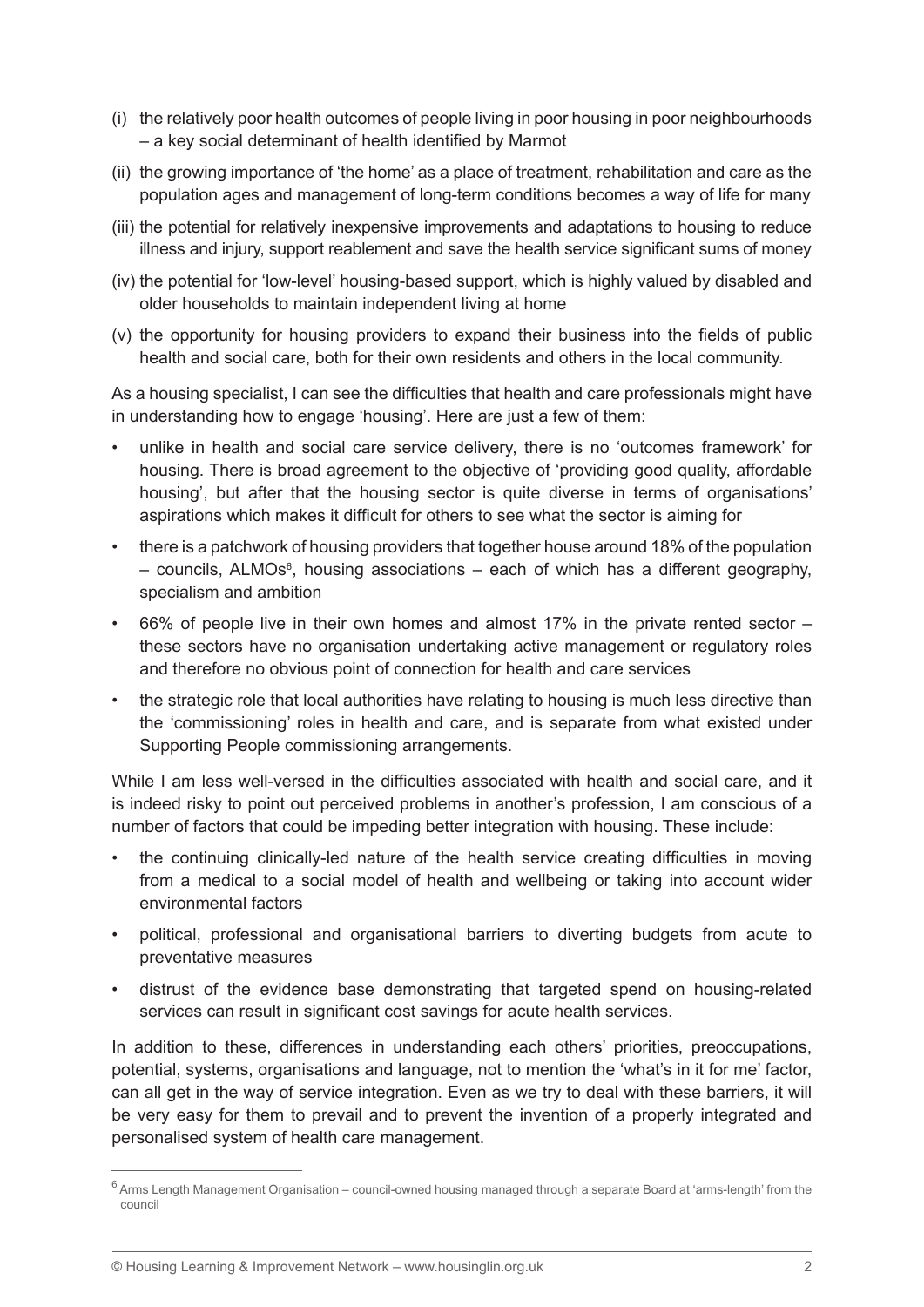# **The eight-legged stool approach to personalisation and integration**

Having pointed out some intractable difficulties in attempting to orchestrate a technical integration, I suggest that there is a different course of action. This can be boiled down into three essential steps.

The **first step** is to recognise that there are many more elements to draw from than just health, care and housing.

Public Health has a distinct role, and its migration to local authorities is already helping to bridge the divide in some places. Some health and social care practitioners are starting to recognise the potential role that housing and also 'support' (in the wake of Supporting People) can play in 'early intervention and prevention' strategies. Looking more broadly still, there is now significant buy-in to asset-based approaches that draw on assets within the community rather than always looking to organisations to deliver services. Most local authorities now undertake a Joint Strategic *Asset* Assessment as well as the JSNA and many are looking at what community-based support might offer through a programme of asset-based community development (ABCD).

Folding these into the mix, what started as a figurative three-legged stool is now starting to look much more like an eight-legged stool supporting a shift to personalisation.



Each leg of the stool has a legitimacy based in legislation, policy or financial imperatives.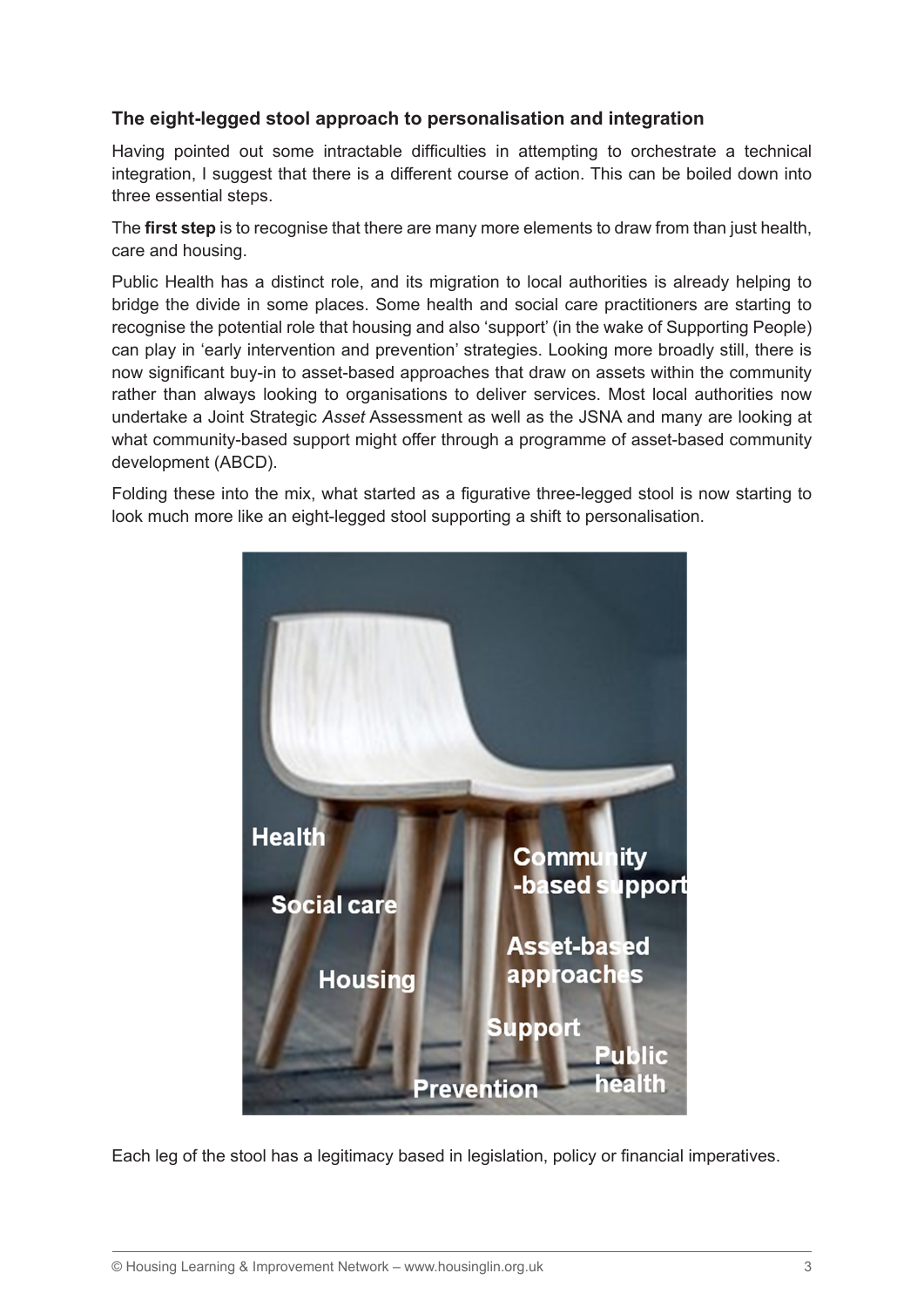| Leg of stool                                                                            | Legislation, policy, financial imperative                 |
|-----------------------------------------------------------------------------------------|-----------------------------------------------------------|
| Personalisation (choice and control,<br>prevention, social capital, universal services) | <b>Putting People First</b>                               |
|                                                                                         | <b>Think Local Act Personal</b>                           |
| Health & Public Health                                                                  | <b>Health and Social Care Act</b>                         |
|                                                                                         | National Public Health Strategy and outcomes<br>framework |
|                                                                                         | <b>CCG Commissioning Outcomes Framework</b>               |
| Social Care                                                                             | <b>Health and Social Care Act</b>                         |
|                                                                                         | Caring for our future - White Paper                       |
|                                                                                         | Draft Care and Support Bill                               |
| Housing                                                                                 | <b>Localism Bill</b>                                      |
|                                                                                         | Laying the Foundations: Housing Strategy<br>for England   |
|                                                                                         | Caring for our future – White Paper                       |
|                                                                                         | Draft Care and Support Bill                               |
|                                                                                         | Growth and Infrastructure Bill                            |
| Support                                                                                 | Un-ring-fencing of Supporting People                      |
|                                                                                         | Draft Care and Support Bill                               |
| Community-based support                                                                 | Coproduction – health programmes                          |
|                                                                                         | Social Value Act                                          |
|                                                                                         | Right to challenge, bid etc                               |
| <b>Asset Based Community Development</b>                                                | Localism                                                  |
| Prevention                                                                              | <b>Spending Review</b>                                    |
|                                                                                         | <b>NHS Efficiency Savings</b>                             |

The **second step** is to create a conceptual framework that the relevant professions from the eight legs – led in part by participants of Health and Wellbeing Boards – can buy into and adopt as their overarching guide that will drive transformation of commissioning practice. Having a common goal is fundamental and I would question whether integration is indeed possible without it.

In the light of the need to make NHS efficiency savings of £20bn, it would not be unreasonable to expect NHS professionals and all the functions of local authorities to look for ways of helping people to improve their wellbeing that (i) serve people better and (ii) are less expensive. This is not a pipe dream; better, cheaper solutions do exist in the statutory, community, charity and social enterprise sectors. Liverpool's Healthy Homes Programme refers vulnerable people to some of them. The programme costs the PCT around £1m per year and is projected to save £55m over a 10 year period. Other solutions are being found in 'early intervention and prevention' programmes. They are not necessarily best described as 'services' since they are often lighter touch, less interventionist and less formal than traditional services.

This would be reasonable on the condition that they could also continue to maintain access to more interventionist, more expensive and more directive services in instances where these are required.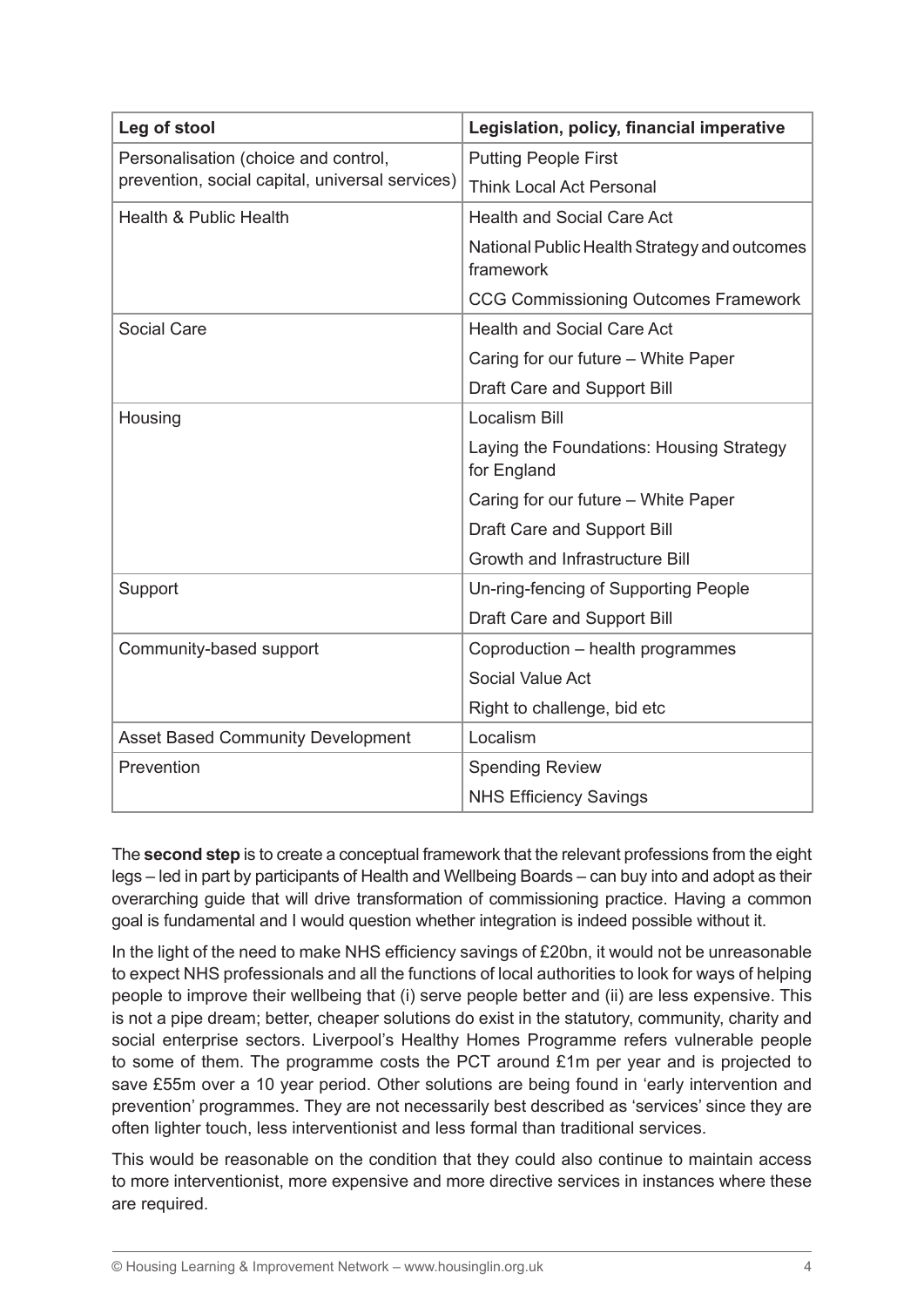Such a framework might be look something like this, in which every profession is constantly doing two things in everything they do: (i) asking the question 'How do we maximise the life opportunities for people?' and (ii) seeking ways of preventing the need for acute services.



The **third step** is to allow the framework to drive transformation decisions. The NHS, Public Health and Social Care Outcomes Frameworks go some of the way to supporting this, but they could go further. NHS commissioners could be required to spend a proportion of their budget procuring services from community-based organisations that employ asset-based principles, since this would encourage them to explore and understand what is available. And all professionals should be rewarded for behaviours that support the framework while being discouraged from 'business as usual' behaviours.

This is not personalisation for personalisation's sake or because a government programme is promoting it. It is because the only way to respond to the demographic time-bomb while facing a future of limited public funds without chronically reducing quality, is to recognise the potential for people to look after their own health and wellbeing, collectively as well as individually, and to entertain the idea that there might be wholly different (and less expensive) solutions that can help people to stay well.

Clearly, this is a huge simplification of what is a highly complex transformation. But some simple concepts are needed to bring minds together. Taking the necessary course of action requires professionals to be prepared to think beyond their professional boundaries and for organisations to be flexible, open to change and supportive of embedding radically new practices. Some organisations have already embarked on this journey, adopting personalised approaches such as Local Area Coordination.7

 $^7$  Local Area Coordination uses local government employed professionals to work directly to support people in their own communities, connecting with and developing organisations offering community-based support. It has been used to great effect in Western Australia for around 25 years[. www.centreforwelfarereform.org/library/type/pdfs/local-area-coordination.html](http://www.centreforwelfarereform.org/library/type/pdfs/local-area-coordination.html)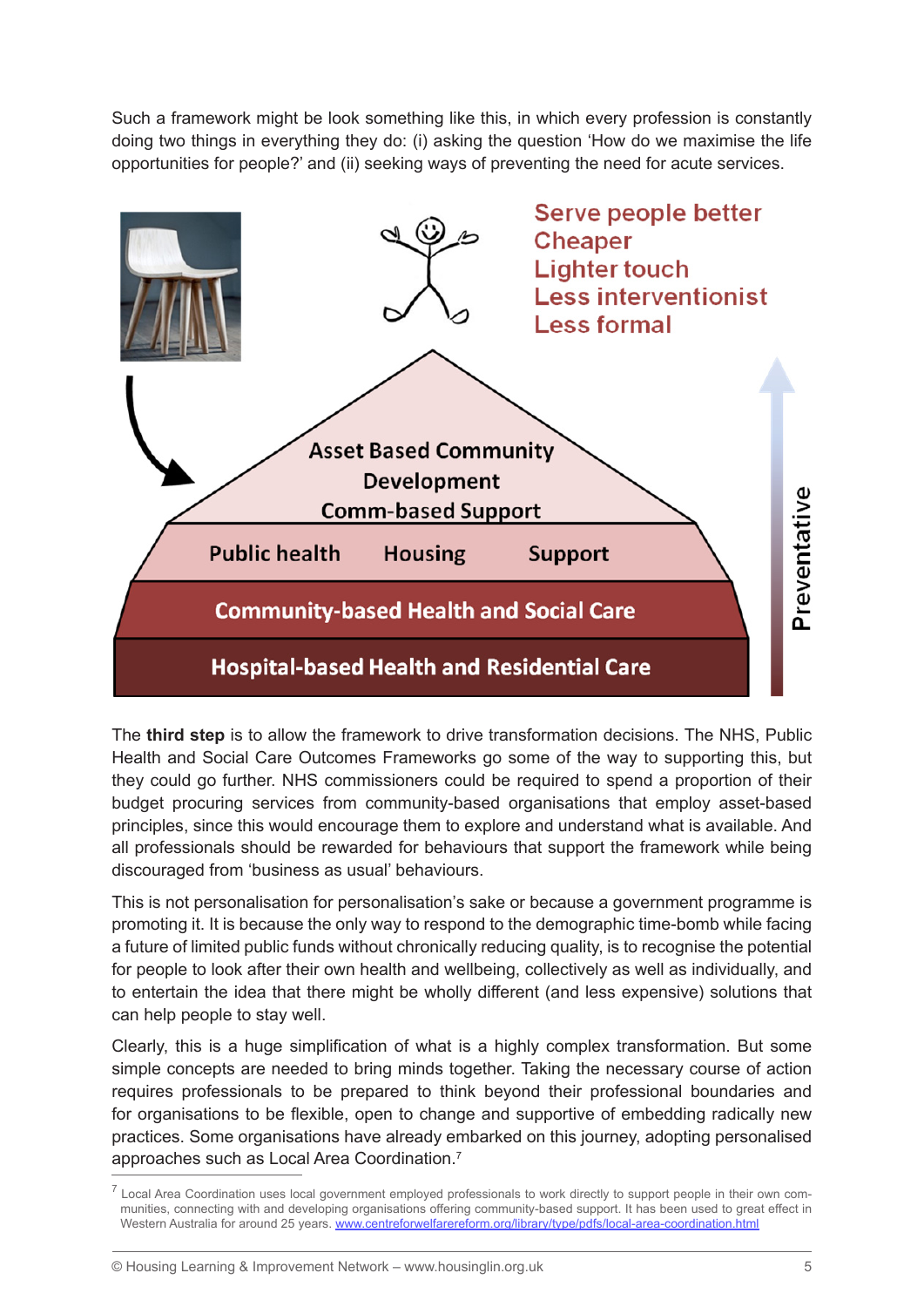You may or may not agree with my suggested approach. If you don't agree, then please use it as an "aunt sally" to think through the issues and come up with something better yourself. Because, in the words of Geoff Alltimes, Chief Executive at London Borough of Hammersmith & Fulham and NHS Hammersmith and Fulham, *"It is no longer acceptable, or affordable, to retain artificial barriers between public services or expect our residents to navigate the plethora of agencies that provide the services they need to make a difference to their lives"*.

**Box A: Evidence linking poor housing and poor health – in Liverpool** 

- Poor housing causes ~500 deaths and ~5,000 illnesses requiring medical attention each year **(BRE)**
- 5,500 rented properties contain ~7,500 category 1 hazards **(2006 stock condition survey)**
- Accidents in the home cause 77 deaths pa **(2008 PCT)**
- 242 excess winter deaths pa **(2009 NHS profile)** and for each there are 8 emergency admissions **(DoH)**
- 7.5% of households lack central heating **(HCS 2010)**

Further evidence can be found in Housing Learning and Improvement Network report, *Housing, prevention and early intervention at work: a summary of the evidence base:*

[www.housinglin.org.uk/\\_library/Resources/Housing/Support\\_materials/Viewpoints/](http://www.housinglin.org.uk/_library/Resources/Housing/Support_materials/Viewpoints/Viewpoint_21_Prevention_and_Early_Intervention.pdf) Viewpoint 21 Prevention and Early Intervention.pdf

# **Box B: Examples of cost-savings that can be made by investing small amounts in targeted housing interventions**

- One hip replacement (£28,665) pays for 100 grab rails
- Rapid Response Adaptations save NHS £7.50 for every £1 spent keeping/getting people out of hospital **(Care and Repair Cymru)**
- NHS spends £600million pa treating people because of poor housing **(hact report)**
- Over 10 years, £1 adapting 100,000 homes, could save the NHS £69.37 and £1 improving 100,000 cold homes, could save the NHS £34.19 **(CIH research)**

An evaluation undertaken by the BRE in January 2011 of the first year's operation of Liverpool's Healthy Homes Programme shows that for a total project cost of **£1.07m**, the total anticipated savings (over 10 years) will be **£55m**. Further useful evidence on initiatives such as this one and practical hints and tips on working across housing, health and social care can be found in the Department and Health/Department for Communities and Local Government endorsed Hospital2Home resource pack at:

[www.housinglin.org.uk/hospital2home\\_pack/](www.housinglin.org.uk/hospital2home_pack/)